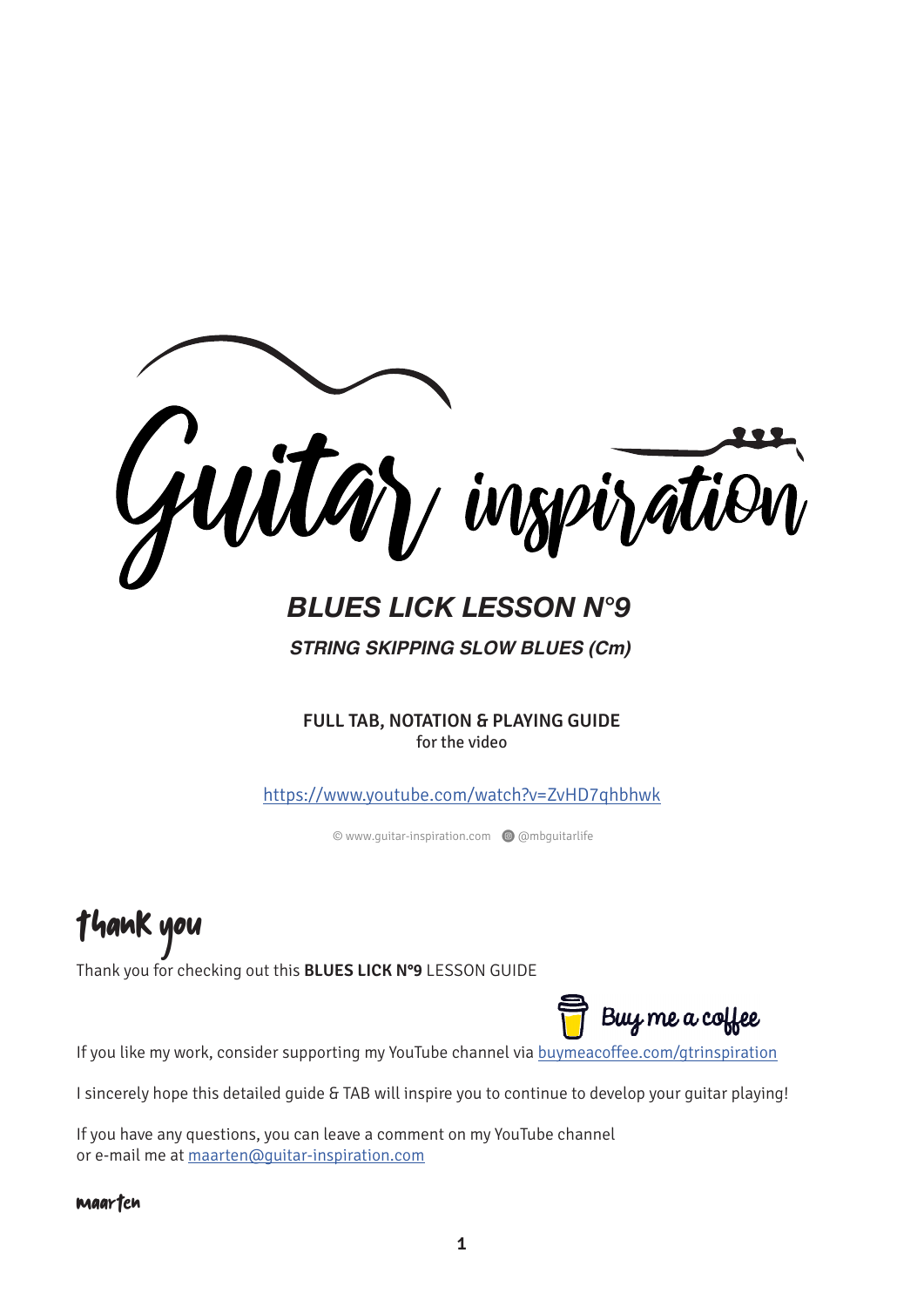# *BLUES GUITAR LICK #9*

**YouTube Lesson Video:** <https://www.youtube.com/watch?v=ZvHD7qhbhwk>

In this lesson, you'll learn how to play a slow blues phrase in the key of C minor and **2** stylish variations on it. In this lesson, we'll focus on blues licks that **skip strings.** If you're already familiar with the minor pentatonic and blues scale but struggle to break out of those scale patterns, you're in the right place! Also, you'll learn something about **hybrid picking** & **targeting chord tones** in a blues turnaround.

## **TRACK & FEEL**

The track has **12-8** time signature, so every beat is divided into three eight notes.



## **TURNAROUND**

This C minor blues lick is a **turnaround**, a small two-part phrase that fits the last 2 bars of a blues chorus:

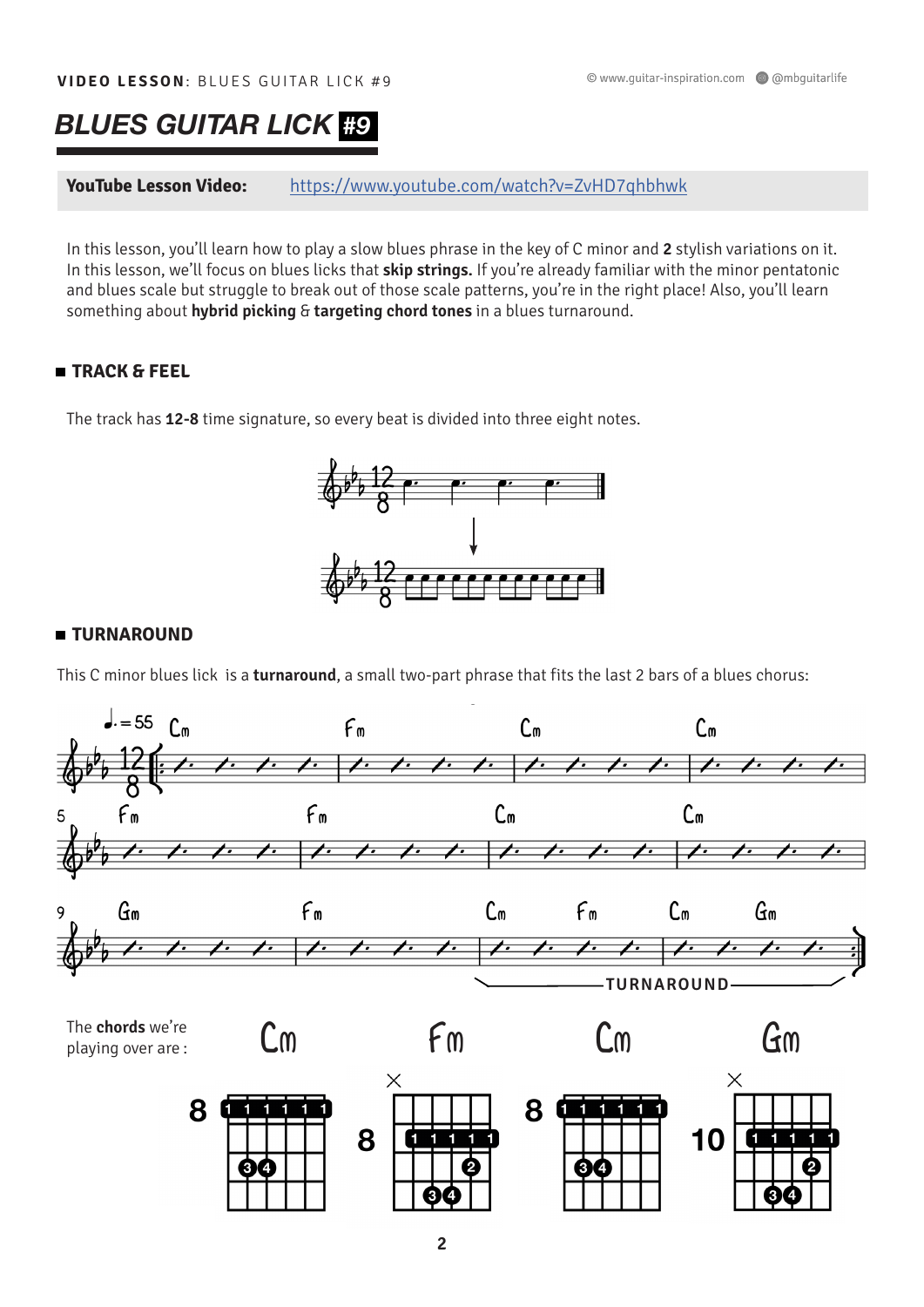#### **C MINOR BLUES**

This is the **scale** we're using:



**(8th position)** 



PART 1 of the lick is a short melodic idea on the G-string. Bend the **10th fret** on the G-string half a step up the Gb (**11th fret**), that's the blue note. Play this with your 3d finger, and a downstroke. Release the bend and hit the string with an upstroke when you land on the **10th fret** again.

Next, release your 3d finger to expose the **8th fret**, but quickly hammer-on again with your 3d finger, picking the **10th fret** again with a downstroke. Stay on this **10th fret** a little longer and give it some vibrato.

At the end of that 1st bar, release back to the **8th fret,** and typically this would resolve to the root C here on the **10th fret** of the D-string, but since we're trying to do things differently here, let's **slide** to that same root C on the **5th fret** of the G-string.

#### **THE BASIC LICK**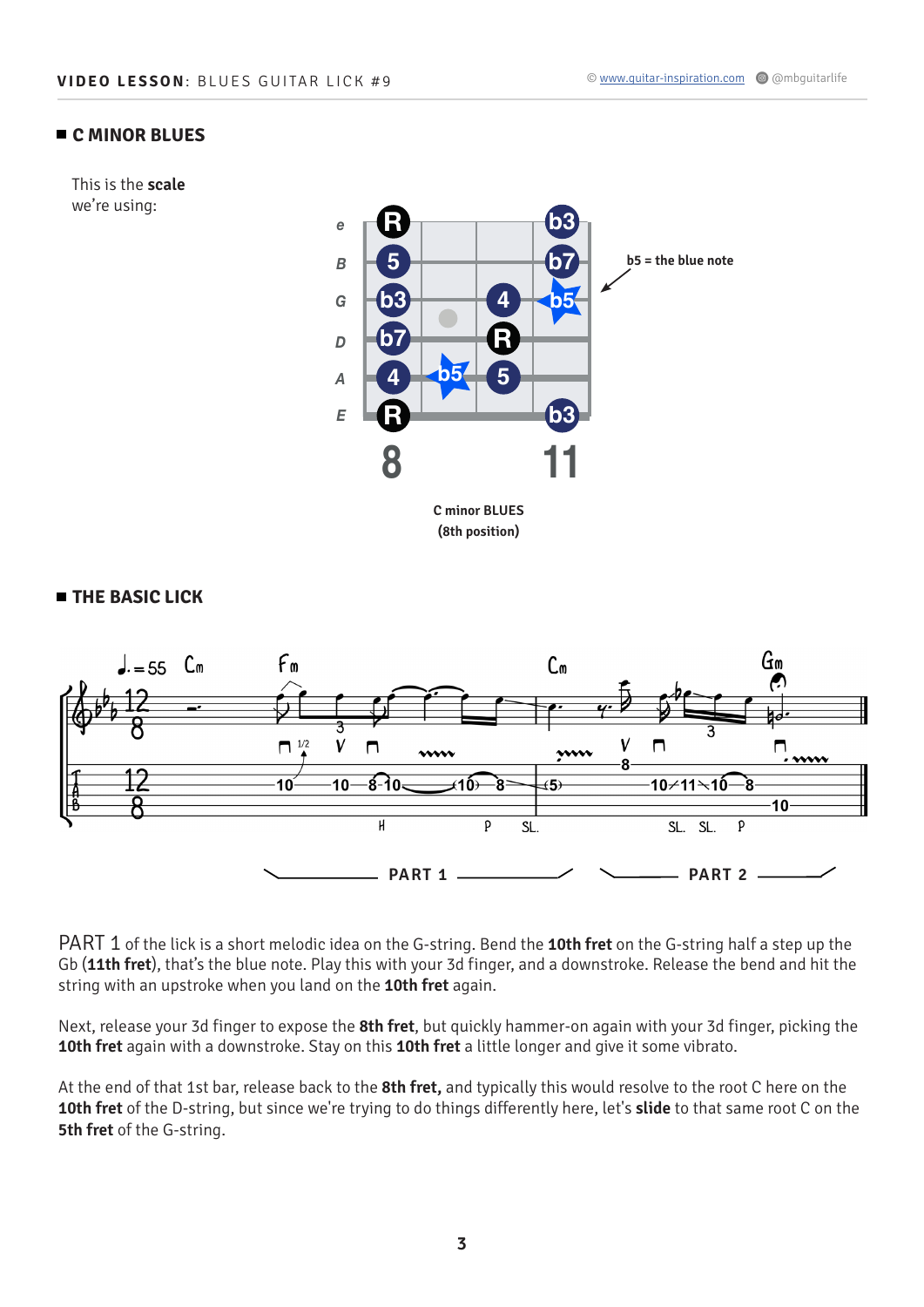PART 2 is where the actual string skipping occurs.

First, play the **8th fret** on the E-string with an upstroke. Play it with your first finger. This is our root C. The upstroke is very important here, as it starts an upward motion of your right hand.



**STRING SKIPS in PART 2**

Next, SKIP OVER THE B-STRING and target the **10th fret** of the G-string, again with your 3d finger. Play it with a downstroke, and immediately slide to the **11th fret** and back. Pull-off to the **8th fret** on the G-string,

End the lick by targeting the **10th fret** on the A-string. So here, we're SKIPPING OVER THE D-STRING and hitting that G here with our 3d finger. That's the root of the Gm-chord, the v-chord that, at the end of a 12 bar blues, indicates that another chorus is starting.

#### **SHIFT & REVERSE (variation 1)**



PART 1 or bar 1 is unchanged, so let's focus on PART 2 When the Gm chord arrives, 'Im playing a trill from the **8th**  to the **10th fret** on the A-string. Played with a downstroke, and then rapidly alternating between your first finger **(8th) fret** and 3d finger **(10th) fret.** You could look at this as a series of pull-offs hammer-ons

By doing this, I'm focusing on the **G**, the root of the V-chord, but I'm alternating it with the F, so technically that makes it a Gm7. This a classic move on the V-chord in a blues, **something you really should know.**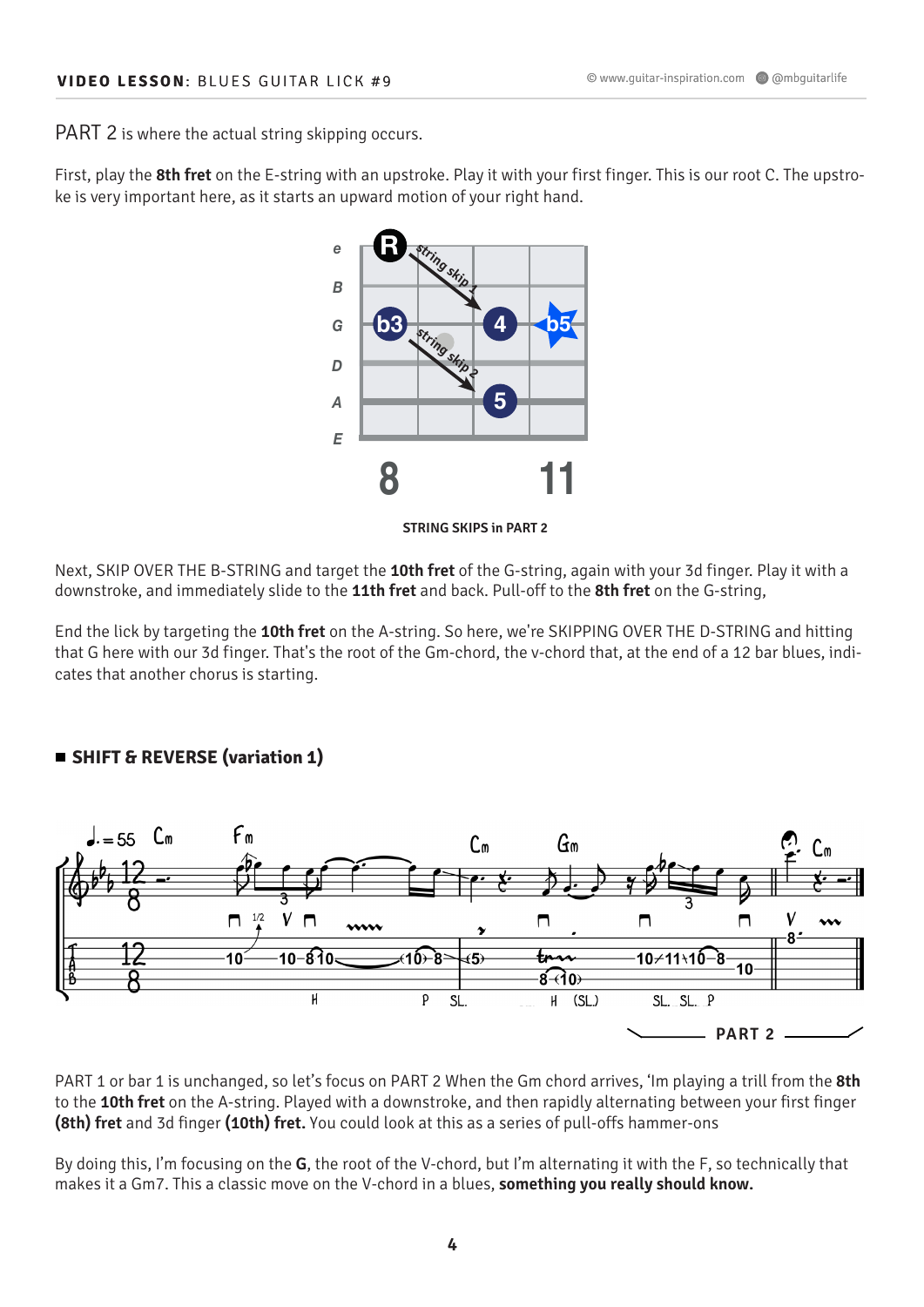At the end of bar 2 you may recognize that same slide/pull-off lick, but I changed the sequence of notes a bit to resolve to the C minor chord in the next bar better.

After pulling off from the **10th** to the **8th fret** on the G-string, hit the **10th fret** on the string, that's the C. And I know we're cheating a little bit here, as our game was to skip strings, BUT we're making up for it by skipping over 2 strings to the **8th fret** on the E-string.



### **Get creative with guitar licks**

I wanted to show you this variation to encourage you to get creative with the licks you learn. Instead of just reproducing licks - which can be great! - learn to tailor every new lick that you learn to its context. Over time, this will help you develop your own playing style.

# **STEVIE's HYBRIDS (variation 2)**



This variation is quite a bit different, although it starts in the same way. In bar 1 you can recognize that melodic motif on the G-string, or at least a part of it. Then, there's a little pickup of three notes the first on just being the **10th fret** on the D-string played with a downstroke.

Next, we're into **hybrid picking** territory, meaning, the pick, together with my 3d finger. The pick plays the downstrokes on the G-string, and the finger plays the **8th fret** on the high E-string. So we're again string skipping, omitting the B-string. This is hybrid picking = playing with the pick and the fingers at the same time.

Now why the **8th fret** on the E-string? Maybe you guessed it, the The track's key is C, so this note, the root, is always your best bet as a pedal point or the play continuously like we will do here. So for every picked note we'll pluck the **8th fret** on the E-string. Form a bar with your fretting hand (first finger) at the **8th fret** to play this part (I show this in the video).

Play the **8th fret** on the G-string, played with a downstroke, and while you're playing this one, pluck the E string with your 3d finger, playing the **8th fret** on that string. Follow it up with the **10th fret** on the G-string, but stay on the **8th fret** for the E-string.

Next, hammer on from the **10th** to the **11th fret**, with your pinky, while keeping that first finger bar in place. Pick with a downstroke, while plucking the E-string with your 3d finger. Only pick & pluck once, so when your pinky hits the **11th fret**, don't pluck the E-string.